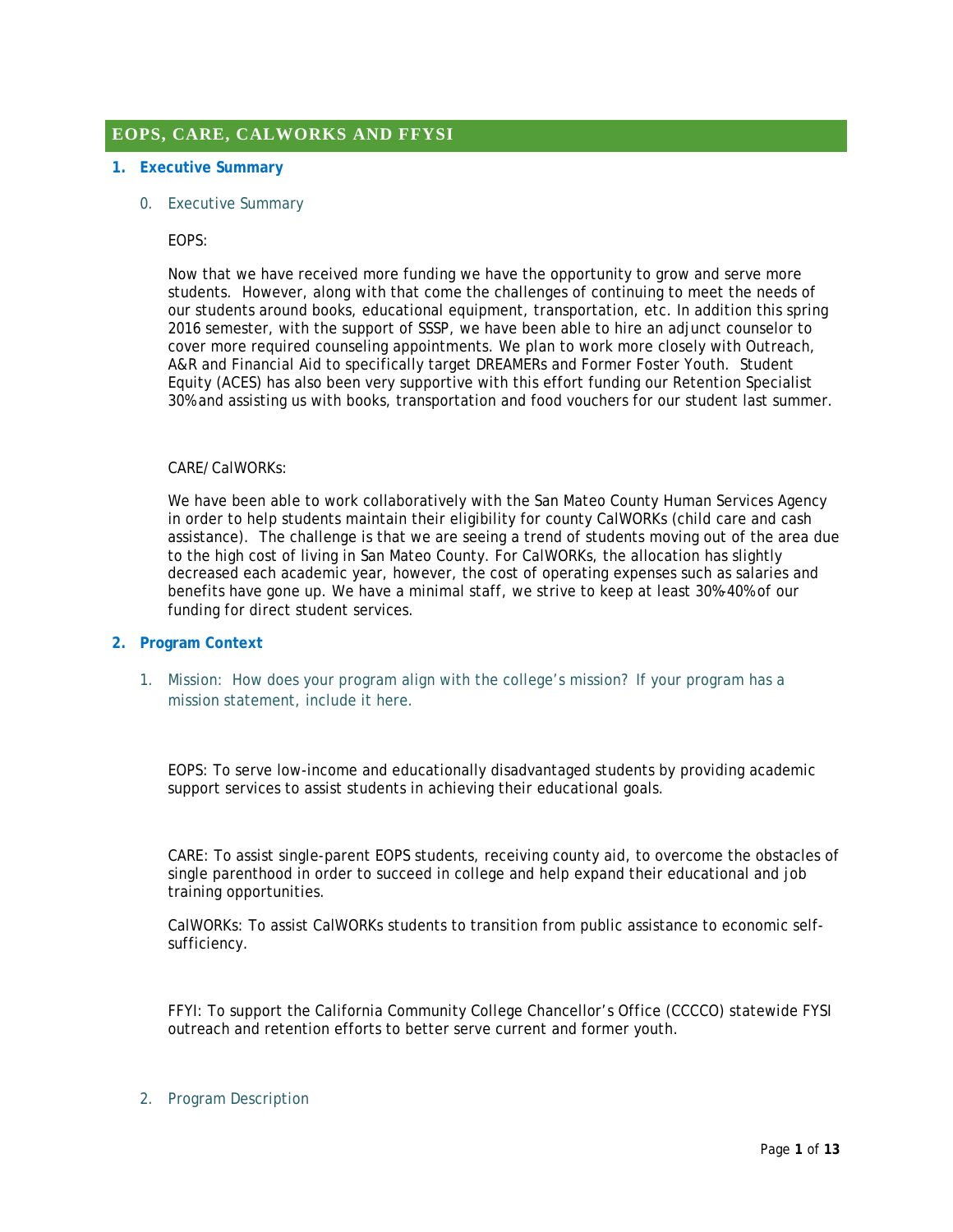Extended Opportunity Programs and Services (EOPS) is a state funded program that aims to help low-income and educationally disadvantaged students succeed in college. EOPS provides the following services: counseling, priority registration, book services, workshops, transfer services, and other types of support. To be eligible for EOPS, students must be a California resident, enrolled in at least 12 units when accepted into the program, meet the guidelines for the Board of Governors Waiver (BOG), and have an educational disadvantage.

Cooperative Agencies Resources for Education (CARE) is also a state funded program that helps single parents receiving county assistance from CalWORKs and TANF (Temporary Assistance to Needy Families, formerly AFDC) succeed in college. CARE provides assistance with child care, meals, counseling, and other types of support.

California Work Opportunity and Responsibility to Kids (CalWORKs) provides assistance to CalWORKs students by providing academic, personal and career counseling, case management and tracking of student progress, job development and placement, peer mentoring, workshops, monthly support group, transportation assistance, and educational supplies.

Former Foster Youth Success Initiative (FFYSI) is under the umbrella of EOPS, FFYSI's purpose is to increase the number of former foster youth graduating from a community college with an associate's degree, vocational training, and/or transferring to a four year university.

### 3. Community and Labor Needs

N/A

### **3. Looking Back**

4. Major Accomplishments:

EOPS/CARE:

2014-15 Highlighted Accomplishments:

Served 319 unduplicated students.

- Received a Book Voucher Augmentation of \$2,392.

- 68% of EOPS/CARE students who participated in fall, 2014, returned in spring, 2015

39 EOPS students transferred to the some of the following universities: UC Berkeley, UC Davis, UC Santa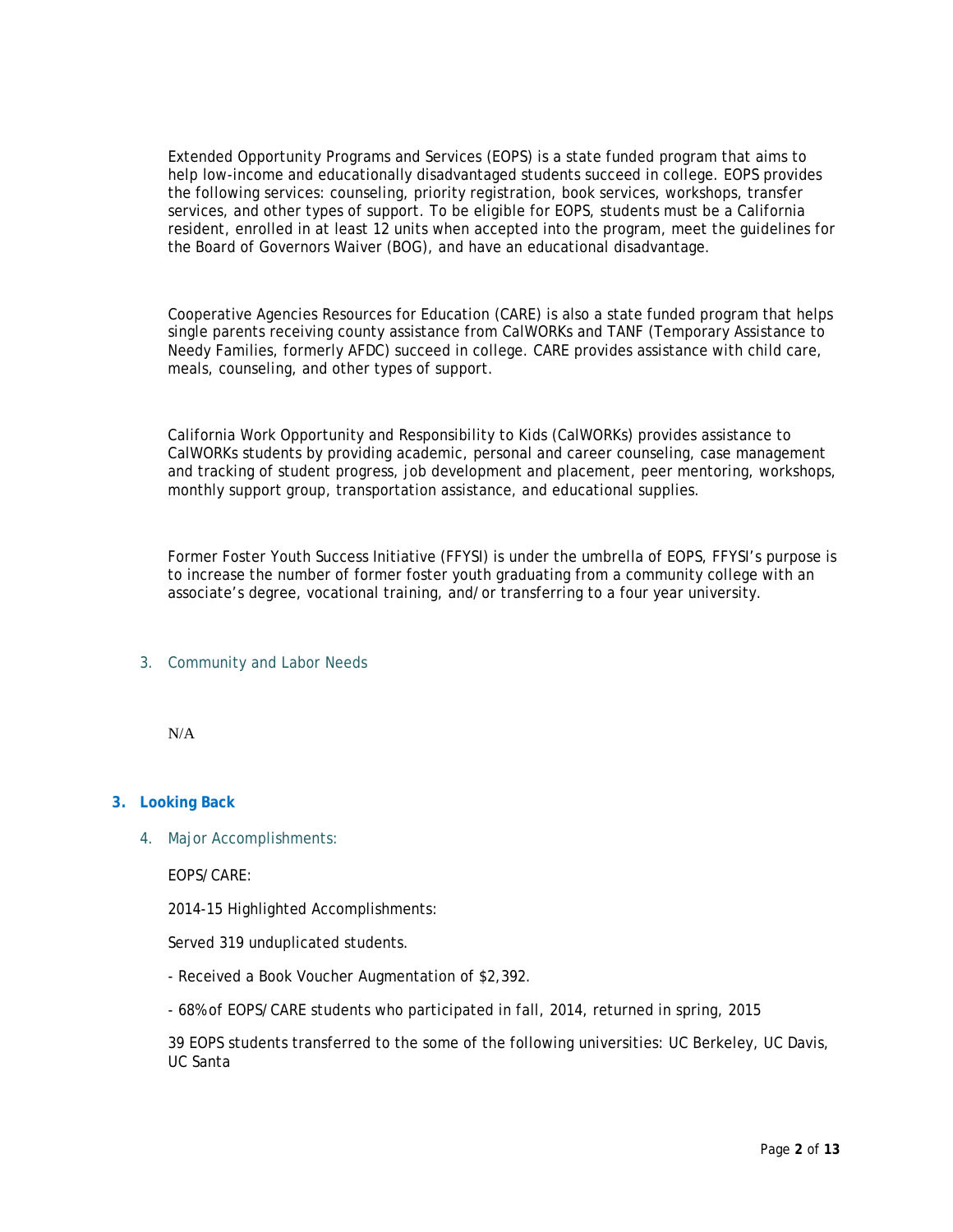Cruz, SFSU, SJSU, CSU East Bay, CSU San Luis Obispo, CSU Monterrey Bay, Notre Dame de Namur

- Graduation – 162 Certificates & Degrees were awarded to 108 EOPS students:

62 Certificates

100 Associate Degrees

-48 scholarships went to 33 EOPS students

-EOPS Club fundraised money to fund the EOPS Scholarship \$500 and the Pamela Ward-Smith (CARE/CalWORKs) Scholarship \$250. The students were awarded for 2015-16.

-Continued with honoring students at the End of the Year Recognition Ceremony in May 2015: One student received the EOPS Advocate of the Year Award; two students received the EOPS Eternal Flame Award; and two students received the EOPS Unsung Hero Award.

-44 students were invited to become members of Phi Theta Kappa Honor Society (PTK). EOPS paid the membership fee for 19 students to join.

-Provided the graduation regalia for the 45 graduating students.

-Provided approximately 140 bus passes to students. An increase from the previous year.

-Provided approximately 190 survival kits/backpacks to students for the first time in over four years.

-Almost doubled the amount of CARE meal vouchers provided from \$3,646 in 2013-14, to \$7,056 in 2014-15.

-Provided gas cards (transportation costs) to CARE students for the first time in over four years.

-4 of our EOPS/CARE students were highlighted in the CalWORKs Student Success Stories 2015.

- At the end of fall 2014, with the change of how the Learning Center was offering tutoring services EOPS conducted a survey to students to gage if the new system of drop-in tutoring meet their needs as opposed to having scheduled appointments. We also shared some antidotal feedback from students that they haven't gotten enough attention with the drop-in tutoring. It was also suggested by our Advisory Board that faculty could take a more proactive role in training tutors – how to be an effective tutor, etc. It was also suggested that we ask the Learning Center to administer a survey and work with to see we get a better response on the change of drop-in tutoring. Based on the survey results, student found that over all the drop-in tutoring was meeting their needs. Therefore, we decided that since our efforts of providing students with an additional hour of tutoring that was no longer needed. We worked out an arrangement with the Learning Center that allows us to refer EOPS students for individualized tutoring when needed without any additional charge to the program. Based on this change, we will be requesting a waiver for tutoring in 2015-16.

- In collaboration with EOPS/CARE and CalWORKs, we continue to work with San Mateo County Human Services Agency to have a County Employment Services Supervisor out-post at Cañada College at the beginning of every semester (summer/fall/spring).

- In collaboration with EOPS/CARE and CalWORKs, we continue to work with the San Mateo County Human Services Agency to provide students with supervised study time in our Learning Center so that they can get the extra support with their studies and be eligible for child care during that time.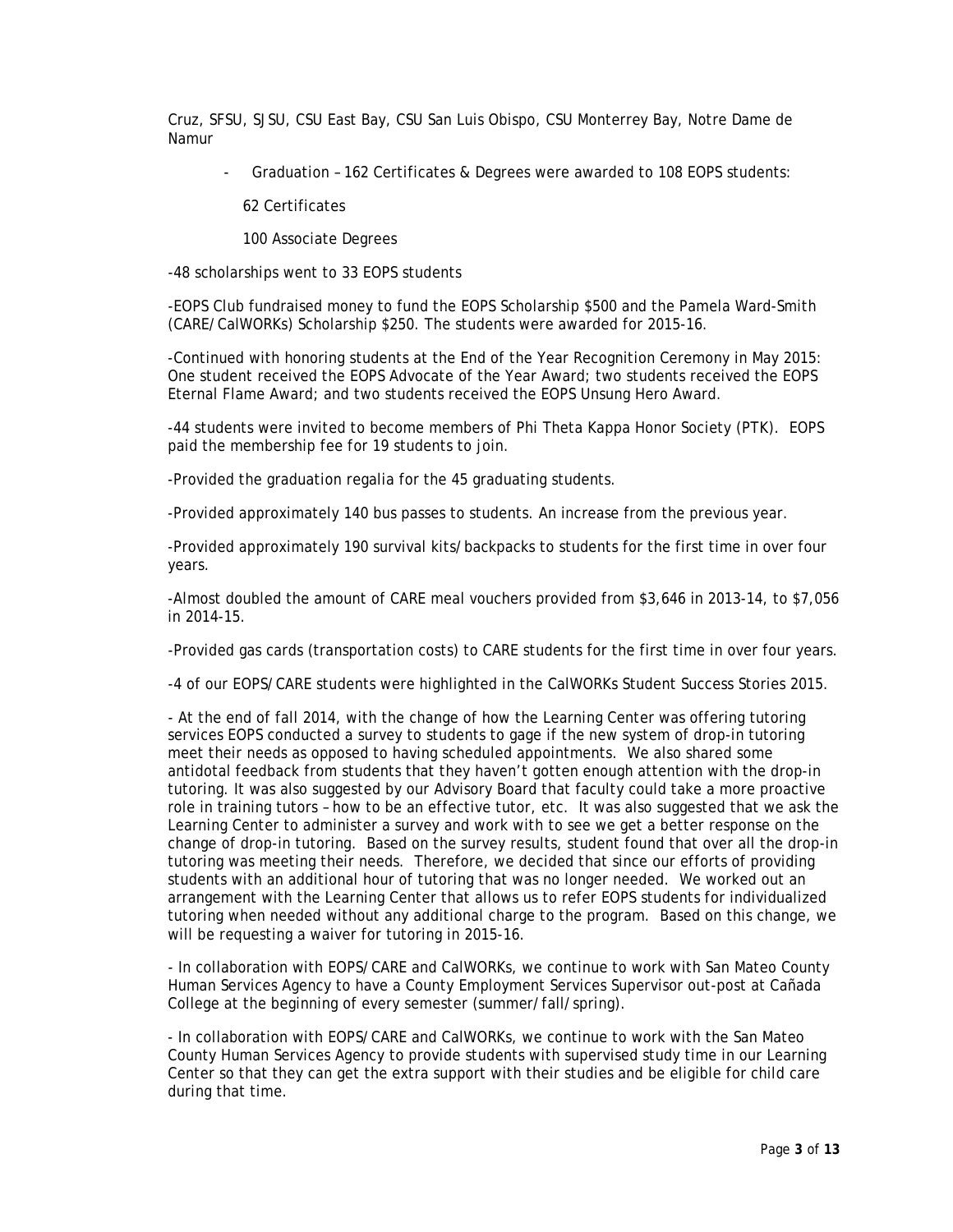-In spring 2015, EOPS started to collaborate with the Sequoia Adult School Scholars (SASS) Program to recruit their scholarship recipients to enroll in EOPS. All of the recipients are second language learners.

- In July 2015, as a collaborative, the EOPS programs at Cañada, College of San Mateo and Skyline conducted a shared informational and data comparison presentation to the SMCCCD Board of Trustees. We presented on outcomes comparisons of EOPS and potentially EOPS eligible students at the three campuses.

#### CalWORKs

2014-15 Highlighted Accomplishments:

We have developed monthly support groups for the students to discuss different topics and/or challenges that they have encountered.

We have provided a start-kit for all new CalWORKs students and school supplies available all year round for continuing students.

We have successfully placed 40% of our CalWORKs students to work on campus. The retention rate of our work-study students in the last three semesters was 90% compared to 80% of non-work-study CalWORKs students. Our work-study has been recognized by the State Chancellor's office, we were one of the three colleges that was invited to present our workstudy program during the New CalWORKs Director/ Coordinator training in fall 2015.

- Our 2014-2015 budget was reduced by 8.5% (-\$15,000) but we were still able to maintain 30% of our funds toward direct student services which was \$49,260.

- In 2014-2015, our college honored 5 associate's degrees and 7 certificates to CalWORKs students.

#### 5. Impact of Resources Allocation:

Retention Specialist (Jessica Boyle) 50% EOPS/CARE/CalWORKs and 50% SparkPoint has started in November 2014. The position has allowed the programs to develop retention efforts to follow-up with atrisk students and connect them with tutoring and other on-campus and off-campus supportive services. Due to the increase need for retention efforts, starting in February 2016 this position has changed to 70% EOPS/CARE and 30% DREAMERs and Former Foster Youth. Our plan is to have this position help support recruit more DREAMERs and Former Foster Youth into the EOPS/CARE and CalWORKs Programs. If they do not qualified for these programs, they will be referred to other support services and resources. In addition, in collaboration with the Program Services Coordinator (Jose Romero), they have taken on the lead to facilitate the EOPS continuing student orientations and have collected data for one of our SAO. (Please see the section 7A for further information on the SAO.)

SSSP has helped to support additional counseling hours in 2014-15 and 2015-16. EOPS students are required to meet with an EOPS counselor a minimum of 3 times per semester. In order for students to meet this requirement we were struggling with have enough counseling appointment availability. This funding has allowed us to serve more students and ensure they are able to fulfill this essential program requirement to continue to maintain eligibility in EOPS. Starting in spring 2016, we were able to hire an adjunct counselor (18 hours per week). In planning for our State Allocation for next year, this is critical because our funding is directly linked to how many students we serve annually (unduplicated count).

In April 2015, EOPS requested funding through Student Equity to help supplement services for summer. The approved proposal funded the following services:

Transportation - \$1,718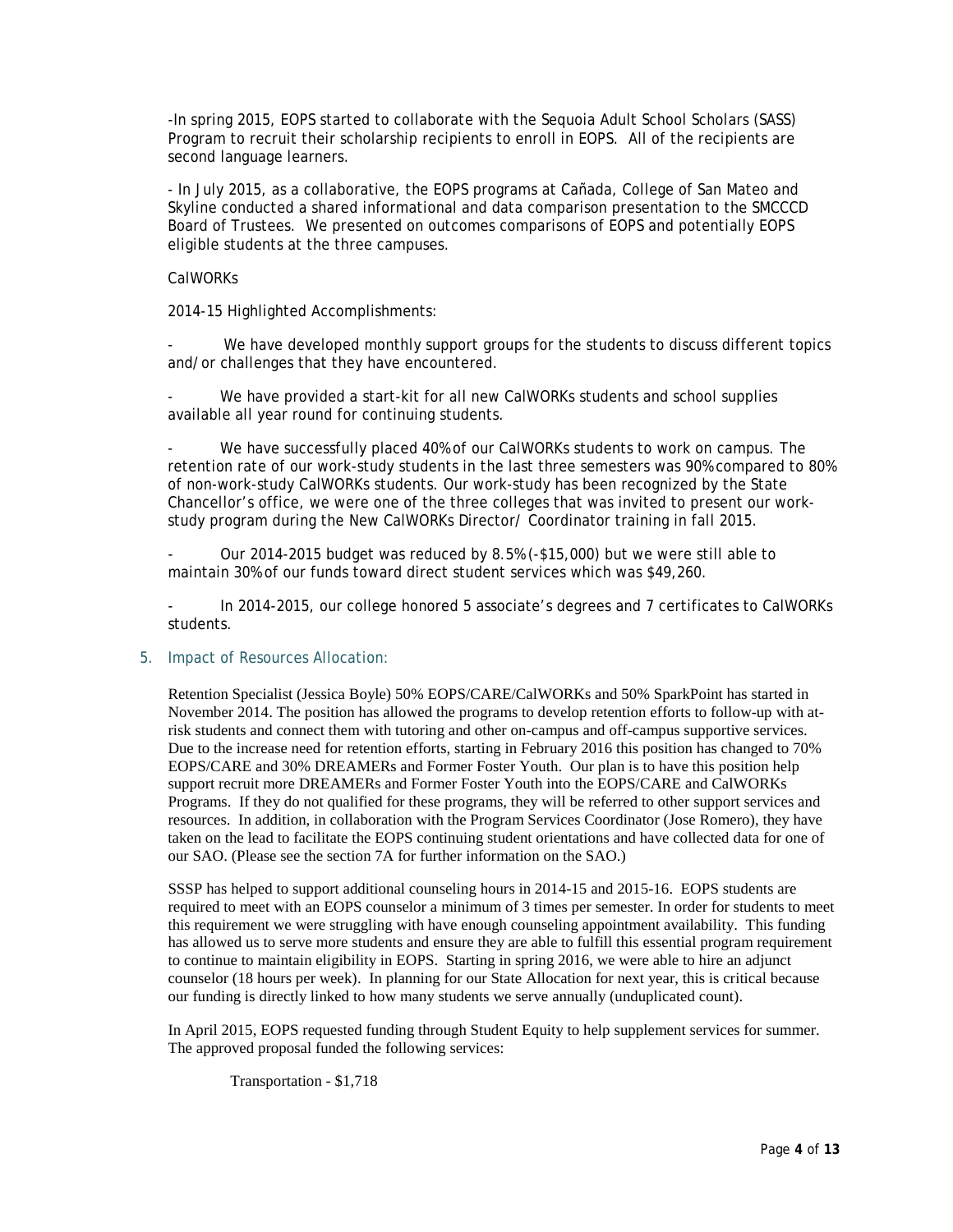Regalia - \$3,654.23 Books - \$2,019.24 CARE Food Vouchers - \$700 TOTAL - \$8,091.47

In addition, Student Equity helped to support \$3,000 to fund transportation assistance to CalWORKs students.

### **4. Current State of the Program**

6.A: State of the Program - Observation:

Strengths:

In 2015-16 we have seen an increase in State funding to EOPS (35%) and CARE (67%). For EOPS in particular we have been able to serve more students this year. Our projected number of students that we will serve this year is 475; this is an increase of 49% compared to last year of 319 students. In addition, we were able to increase the book voucher from \$250 to \$350 per student. In 2014-2015 \$69,203 was spent in books as compared to 2015-16 we are projected to spend \$142,152 – an increase of 51%.

Working with SSSP funding, this allowed us to hire an adjunct counselor to have more counseling appointments available in order for students to fulfill the 3 required counseling appointments for the semesters. Transportation has also increased, by providing more monthly bus passes to students from \$8,941 to \$37,623 (projected for this year) – an increase of 76%.

For CARE the food voucher was increase from \$7,056 in 2014-15 to a projected amount of \$12,000 this year. In addition, we were able to also offer more gas cards for transportation – in 2014-15 \$512 to \$4,000 projected for 2015-16.

As mentioned above, we have the Retention Specialist time increased from 70% EOPS/CARE and 30% DREAMERs and Former Foster Youth. Through this position we will be able to increase our outreach efforts – primarily to DREAMERs and Former Foster Youth.

CalWORKs: we serve about 40 CalWORKs students per academic year, and we are very proud that we have been able to maintain a minimum 30% of our funds toward direct student services. We have developed and continue to strengthen relationships with all departments on campus so we have been able to placed 40% of our students to work on campus. We have a very good working relationship with the San Mateo Human Services Agency. As a result we have helped a few students to not fall into sanction status with the county and lose their county cash and child care benefits. The county has been very receptive when we recommend additional child care for study time.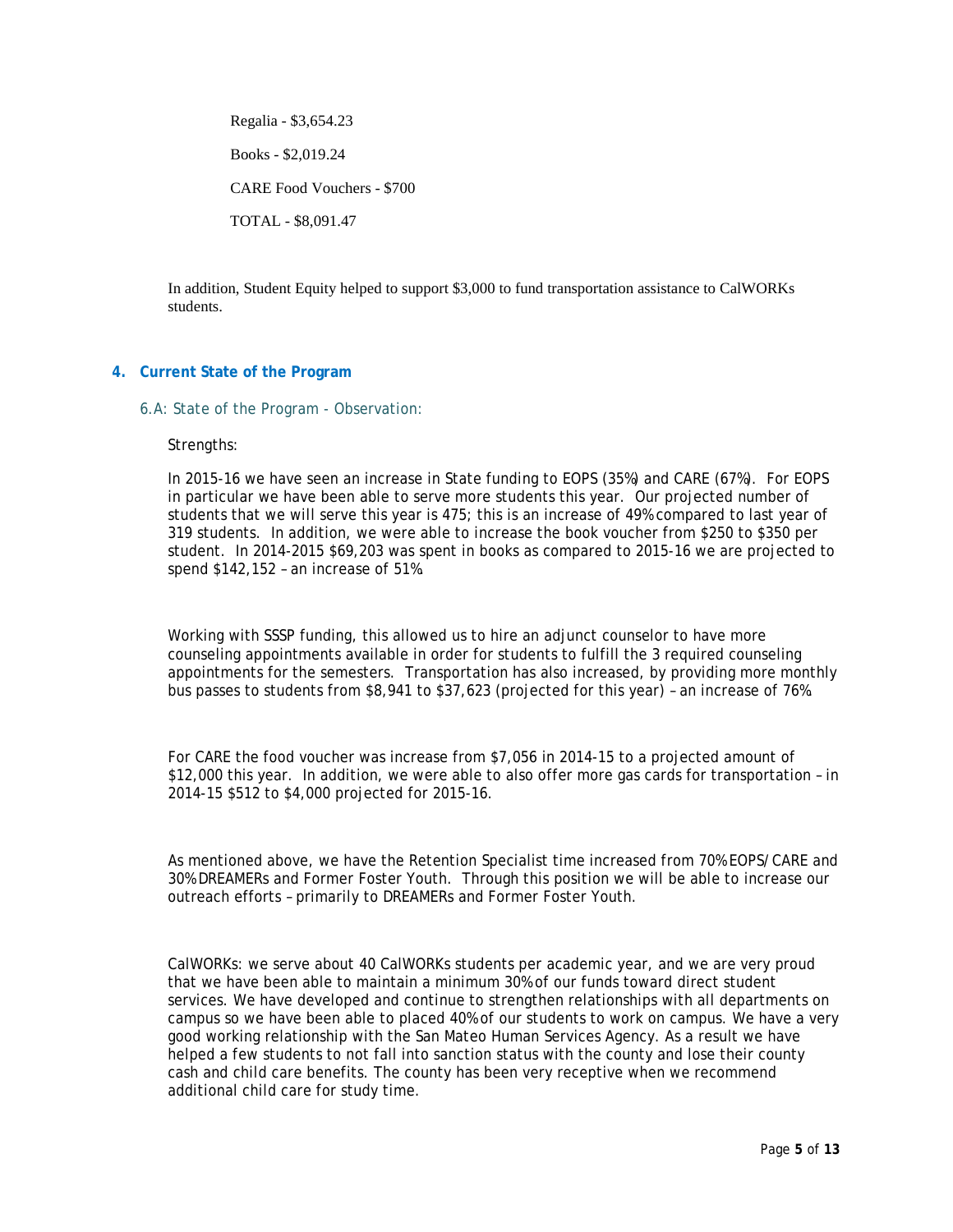#### Challenges:

The State Allocation Formula for EOPS will be set in place in 2017-18. They will be looking at the number of students served for 2014-15, 2015-16, 2016-17. Our challenge is that we will need to increase the number of students served each year in order to maintain and/or increase our allocation for 2017-18. In addition, for 2016-17 our College match will be increasing by 35.7% (from \$102,302 to \$138,865).

With the increase of students being served, we also find the challenge of having to assist them with school supplies. Although we were able to provide survival kits last year, this year it has been limited. We need a way to see how we can sustain this service. For the very first time this summer we are planning to accept new students into EOPS. This also means the added cost for books, transportation and counseling. We will be planning to look at ways that we can make up for this increase in preparation for next year.

CalWORKS – the number of students has been reduced by about 7% because several students moved out this area due to high rent. Affordable housing has become a primary problem for our students. One of our students is currently homeless and possibly might have to move out of the area.

EOPS/CARE/CalWORKs student study area was used as swing space due to remodeling to building 5 and the addition of CIETL. When the remodeling was completed that space was not returned to the Programs. The area was used by students to study, EOPS Cub meetings, EOPS/CARE/CalWORKs /FFYI activities, food pantry, computer and printing usage, text book library, etc. This has also limited the opportunity for the Programs to offer additional academic support and resources due to the lack of space. The need to have space close to the EOPS/CARE/CalWORKs office allows the programs to build community, a safe haven to study, and to connect with students. This is shown in programs that are at Cañada already (i.e. TRiO, STEM, etc.).

Significant research supports the creation of a space to help students, especially first generation students, create community, meaning, and context to their college experience.

#### 6.B: State of the Program- Evaluation

This semester our EOPS/CARE/CalWORKs programs have implemented the text and email reminders, in addition to a phone call, for student counseling appointments. We have noticed a significant decrease of no shows. With a new adjunct counselor we also are able to have more counseling appointments available. In the past counseling appointments would fill up three weeks in advance, making it difficult for students to schedule an appointment. We implemented drop-in counseling availability on Monday afternoons and Tuesday mornings. In addition, we now offer a one hour, continuing student orientations for students on Alert Status. Previously continuing students on Alert Status would attend a two hour, new student orientation to maintain eligibility in EOPS.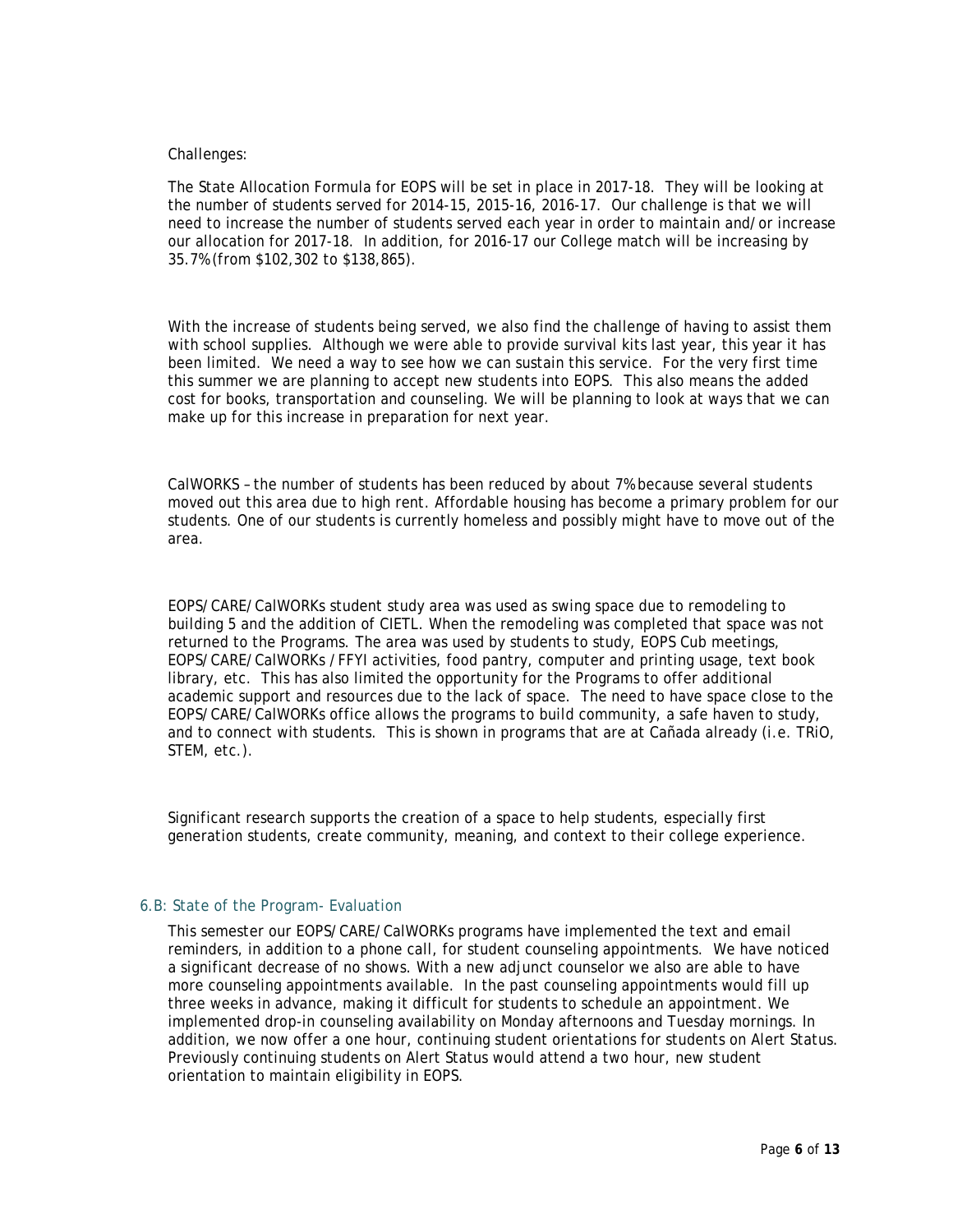## 7.A: Current SAOs and SLOs

SAO for EOPS/CARE

CONTINUING STUDENT in EOPS/CARE

Orientation Survey

To help EOPS understand how well we are assisting our students, we would appreciate you answering the questions below.

1. Did you understand the EOPS UPDATES slide?

Fully Understood \_\_\_ Understood Some \_\_\_ Did Not Understand At All\_\_\_

2. Do you know how to activate your book voucher? Yes \_\_\_\_\_ No \_\_\_

3. Which one the of following count towards one of the 3 counseling contacts:

| <b>TRIO Counseling Appointment</b>    | $Yes$ No $\_\_$           |
|---------------------------------------|---------------------------|
| EOPS Drop In Counseling               | Yes No                    |
| <b>General Counseling Appointment</b> | Yes No                    |
| General Counseling Drop In            | $Yes$ No $\_\_$           |
| <b>EOPS Counseling Appointment</b>    | Yes $\_\_\_$ No $\_\_\_\$ |
| <b>EOPS Group Counseling Session</b>  | Yes $\_\_\$ No $\_\_\_\$  |

4. Can you use your EOPS Book Voucher at CSM or Skyline bookstore? Yes \_\_\_ No \_\_\_

5. Do you have any suggestions or feedback to include in future EOPS Continuing Student Orientations?

SAO for CalWORKs

## CalWORKs Child Care Survey

1. Please specify the number of children who require child care.

9-12 mos.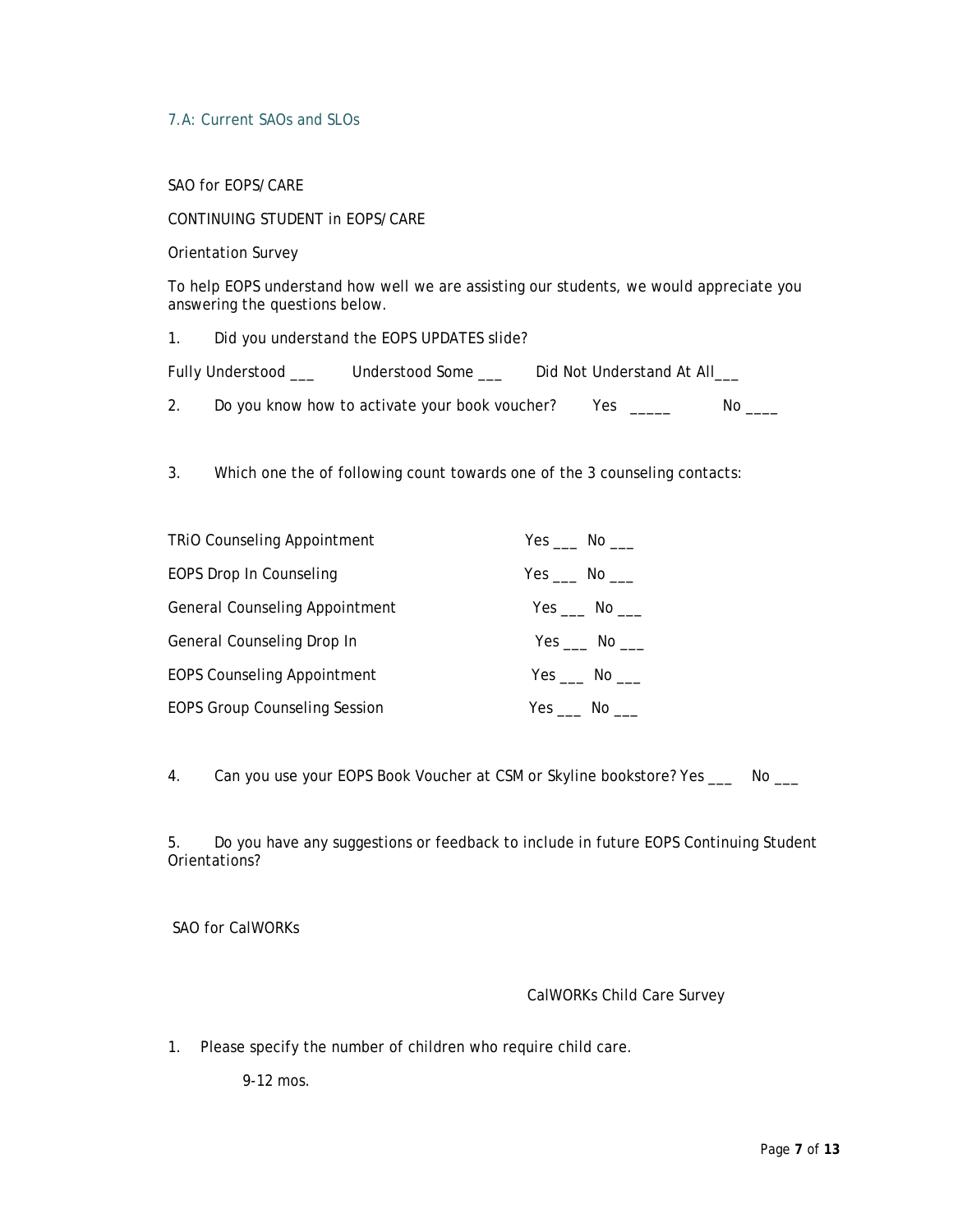13-24 mos. 2-4 years 5-8 years 9-14 years

2. Overall how do you feel about your current child care arrangement?

\_\_Very Satisfied

\_\_ Satisfactory

\_\_ Average

\_\_ Unsatisfactory

\_ Very Unsatisfactory

3. Are you receiving enough child care hours so that you have adequate study time?

\_\_\_ Yes (Please move on to question #5)

\_\_\_\_ No

4. If the answer is "NO" in the previous question, have you met with Sarah Aranyakul or José Romero to request extra study time with the county (only applies to San Mateo County participants).

| Yes | No |
|-----|----|
|-----|----|

5. Is there anything else we can do to help you reach your educational goal?

SLO for EOPS/CARE/CalWORKS/FFYSI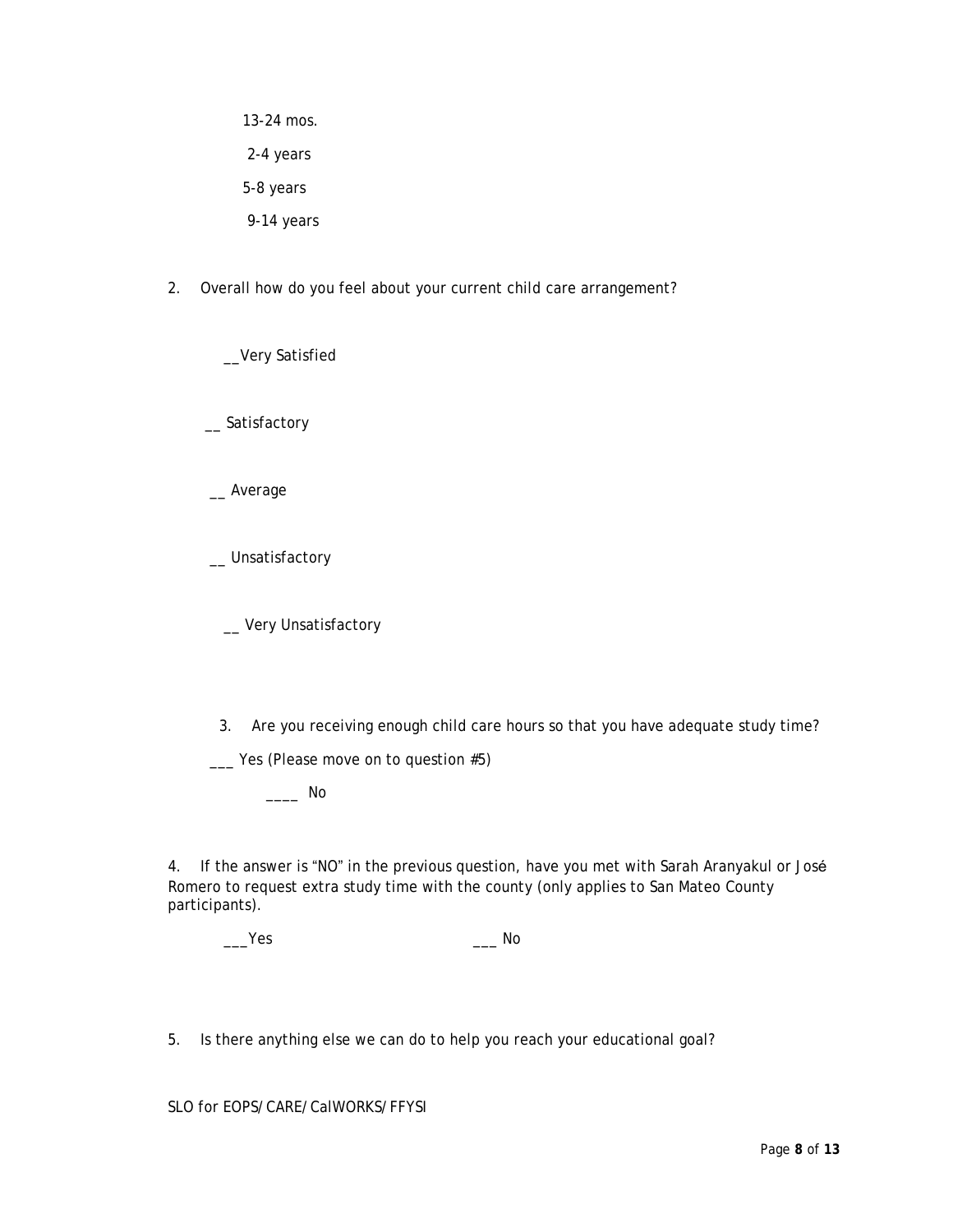STUDENT in EOPS/CARE/CalWORKs/FFYSI

Counseling Survey

To help Student Services understand how well we are assisting our students, we would appreciate your completing the information below.

This Counselor:

1. Provided useful information regarding academic and career planning.

STRONGLY AGREE AGREE DISAGREE STRONGLY DISAGREE DOES NOT APPLY

2. Assisted me in understanding requirements for graduation, transfer, or certificate programs.

STRONGLY AGREE AGREE DISAGREE STRONGLY DISAGREE DOES NOT APPLY

3. Helped me in planning my educational program in a manner that is consistent with my personal objectives.

STRONGLY AGREE AGREE DISAGREE STRONGLY DISAGREE DOES NOT APPLY

\_\_\_\_\_\_\_\_\_\_\_\_\_\_\_\_\_\_\_\_\_\_\_\_\_\_\_\_\_\_\_\_\_\_\_\_\_\_\_\_\_\_\_\_\_\_\_\_\_\_\_\_\_\_\_\_\_\_\_\_\_\_\_\_\_\_\_\_\_\_\_\_\_\_\_\_\_\_\_\_\_\_

\_\_\_\_\_\_\_\_\_\_\_\_\_\_\_\_\_\_\_\_\_\_\_\_\_\_\_\_\_\_\_\_\_\_\_\_\_\_\_\_\_\_\_\_\_\_\_\_\_\_\_\_\_\_\_\_\_\_\_\_\_\_\_\_\_\_\_\_\_\_\_\_\_\_\_\_\_\_\_\_\_\_

4. In what specific ways was this counselor most helpful to you?

5. I have identified my educational goal (check all that apply)

CERTIFICATE AA/AS TRANSFER UNDECIDED

b) Major:

\_\_\_\_\_

\_\_\_\_\_

### 7.B: SAO Assessment Plan:

#### **FOPS**

The continuing students on Alert Status (did not meet one or more EOPS requirements the previous semester) are required to attend a one hour continuing student orientation. We wanted to find out how many students understood the EOPS program requirements after attending the orientation so that they could continue in good standing the next semester.

### CalWORKs

In an effort to learn more about the child care services that our CalWORKs students have received from SanMateo County Human Services Agency, we have developed a child care survey.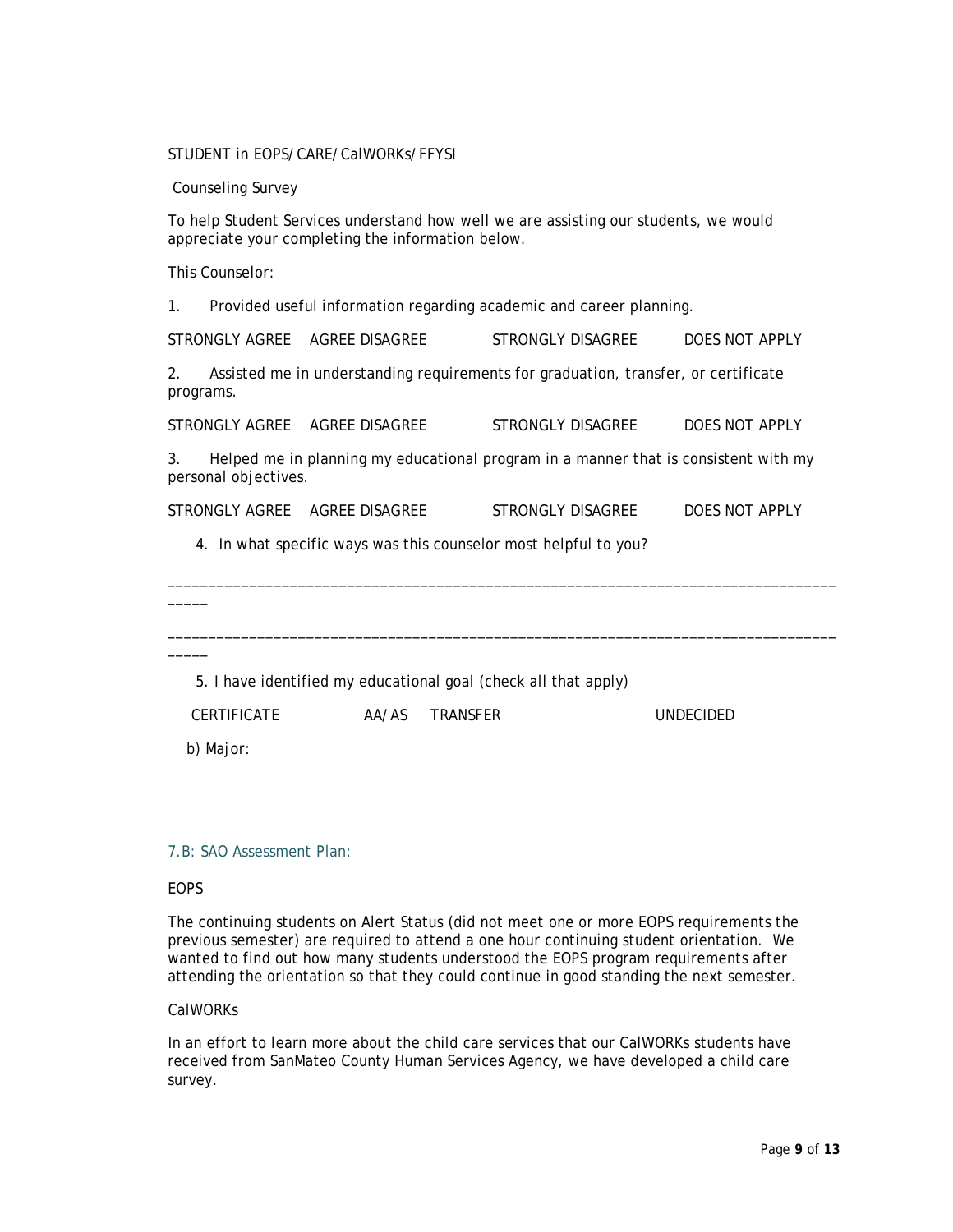### 7.C: SAO Assessment Results and Impact

## EOPS

2015-16 Continuing Student Orientation Survey

Results of 107 Students Surveyed

| Did you understand the EOPS updates slide? |                 |                           |  |  |  |
|--------------------------------------------|-----------------|---------------------------|--|--|--|
| <b>Fully Understood</b>                    | Understood Some | Did Not Understand At All |  |  |  |
| 96%                                        | 3%              | $1\%$                     |  |  |  |

| <b>Book Voucher</b>                                                |     |                |           |  |  |
|--------------------------------------------------------------------|-----|----------------|-----------|--|--|
| <b>Ouestion</b>                                                    | Yes | N <sub>0</sub> | No Answer |  |  |
| Do you know how to activate<br>your book voucher?                  | 93% | 6%             | 1%        |  |  |
| Can you use your EOPS Book Voucher<br>at CSM or Skyline Bookstore? | 6%  | 89%            | 5%        |  |  |

Summary of the survey results

96% of students who attended the continuing orientation fully understood the EOPS program requirements, and this will enable us to retain more students in our program. 93% of students understood how to use our electronic book voucher.

### CalWORKs

The survey was sent out to all CalWORKs students living in San Mateo County, 22 CalWORKs stud ents (80% of our students) responded to the survey.

Smmary of the survey results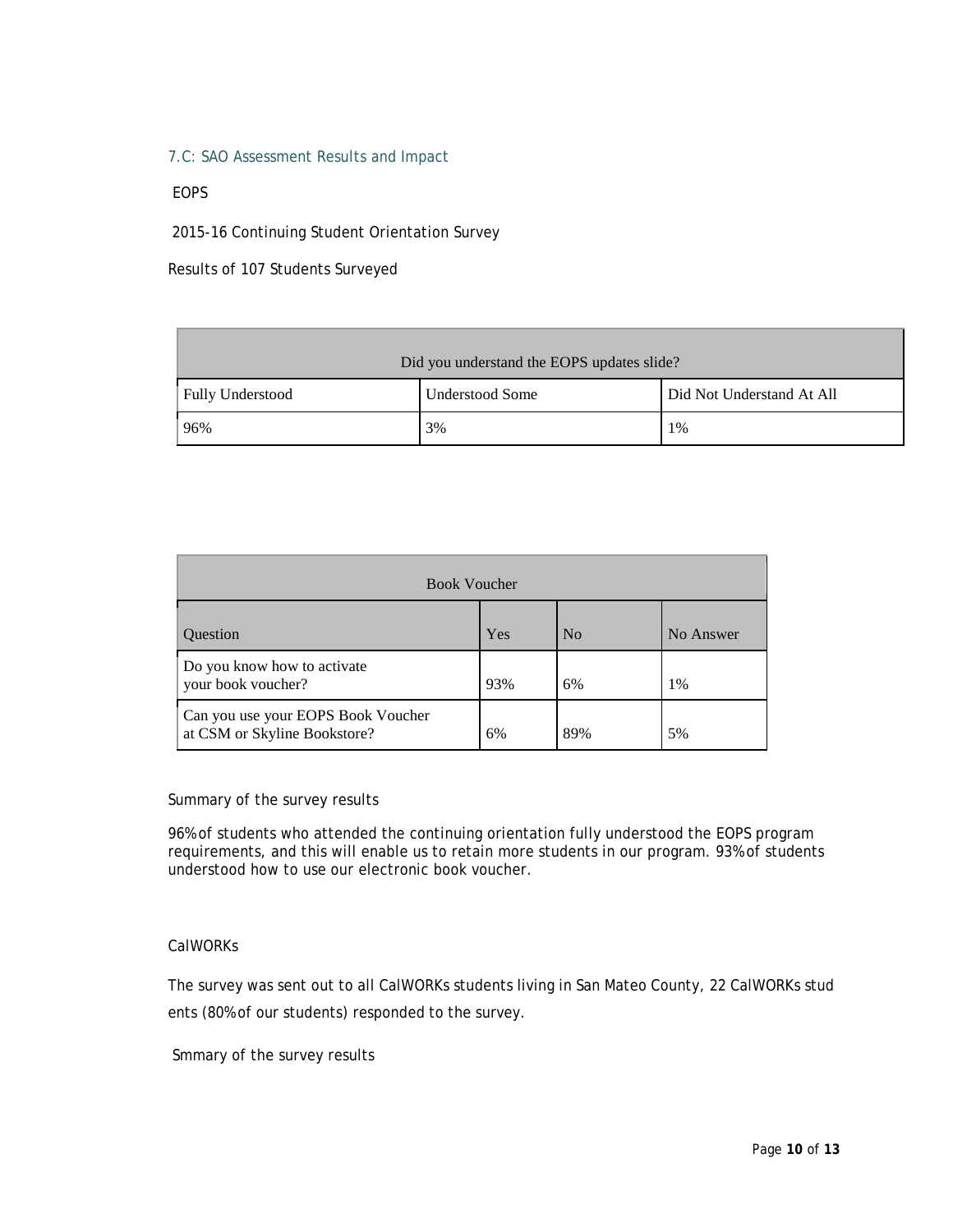Based on the results of this survey, we concluded that 94.7% of CalWORKs students felt thatthei r child carearrangement has met their

needs. About 35% of students who needed more study time had been contactedand informed of the Statement of Required/ Advised Study Time (C-711 form). We helped them complete C-711 form

so they could obtain more time to study subsequently giving them more childcare time. We have been very fortunate to receive great support from the San Mateo County

Human Services Agency on makingthis a possibility for our students to receive extra time to stud y.

In response to students' comments, in April 2015 we started our monthly parent support group w hich meetsevery first Friday of each month. It is an informal, round table discussions about different topics and/or

challenges that students may have encountered. Topics include personal financial planning, housing issuesand challenges with child care.

Several students felt that

it would be ideal to have child care on campus. This would resolve many issues andallows them to be more focused on studying. Students would not have to rush to pick up their children, sometimes from different locations that may close at different times. During an Advisory Board meeting this topic was also discussed.

## ADDITIONAL COMMENTS FROM STUDENTS

"A day care provider to keep child (4 yrs old) 1 day a week during evening so I could attend mynight class."

"I will come by to request extra study time that is much needed. I'm having so much stress becauseof timing."

"You guys are pretty helpful when I need help. I know to come to the EOPS/CalWORKs."

"No, thank you so much for all the help. So far I am very thankful for it."

"Up to this point, just the amount of hours we are allowed to use daycare for study and homewo rk."

"It would have been beneficial if I were to have had childcare/afterschool care."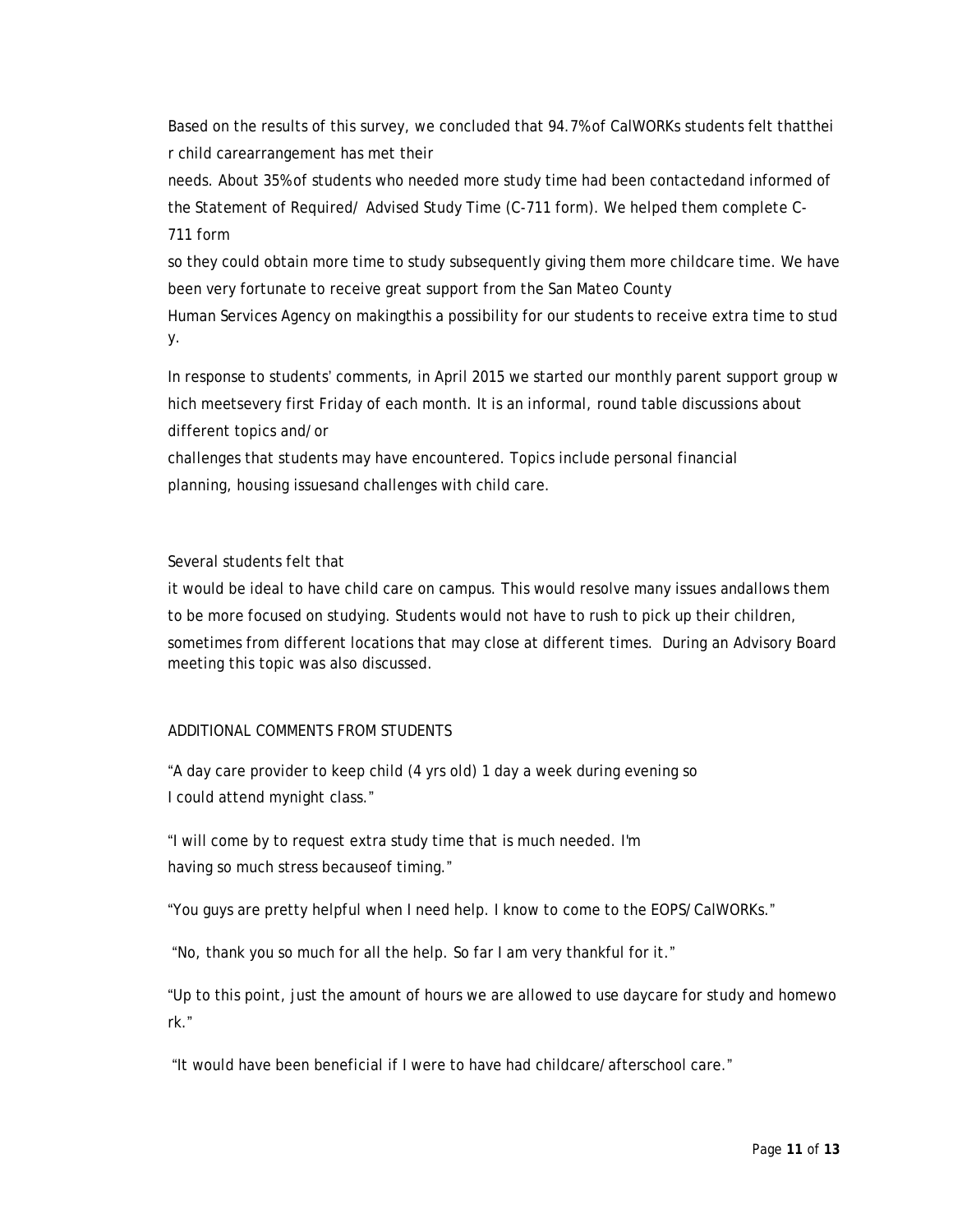"Child care on campus would help, even during evenings."

"Housing Information"

"Interested in work study"

## 7.D: SLO Assessment Plan:

We used the same pre and post SLO survey from last three years that looked at measuring the student's level of understanding of graduation and/or transfer requirements. The pre-survey was given to the student prior to their counseling appointment. Once the counseling session was done, the student was instructed to complete the post-survey. A total of 126 surveys were completed in fall 2015 and spring 2016.

## 7.E: SLO Assessment Results and Impact

## **SLO Results in Fall 2015 and Spring 2016:**

| Results Out of 126 Students |              |                |                          |                       |  |  |
|-----------------------------|--------------|----------------|--------------------------|-----------------------|--|--|
| Survey                      | No Knowledge | Some Knowledge | Substantial<br>Knowledge | <b>Full Knowledge</b> |  |  |
| Pre-appointment Survey      | 18%          | 43%            | 23%                      | 16%                   |  |  |
| Post-appointment Survey     | 2%           | 22%            | 26%                      | 50%                   |  |  |

Summary of the survey results

- 50% of students have gained full knowledge after meeting with our counselor (34% increase of knowledge)

26% of students have gained substantial knowledge (3% increase of knowledge)

22% of students have some knowledge instead of 43% (this is a good indication that students gained more knowledge after meeting with our counselor)

2% of students have no knowledge instead of 18% (this is a good indication that students gained more knowledge after meeting with our counselor).